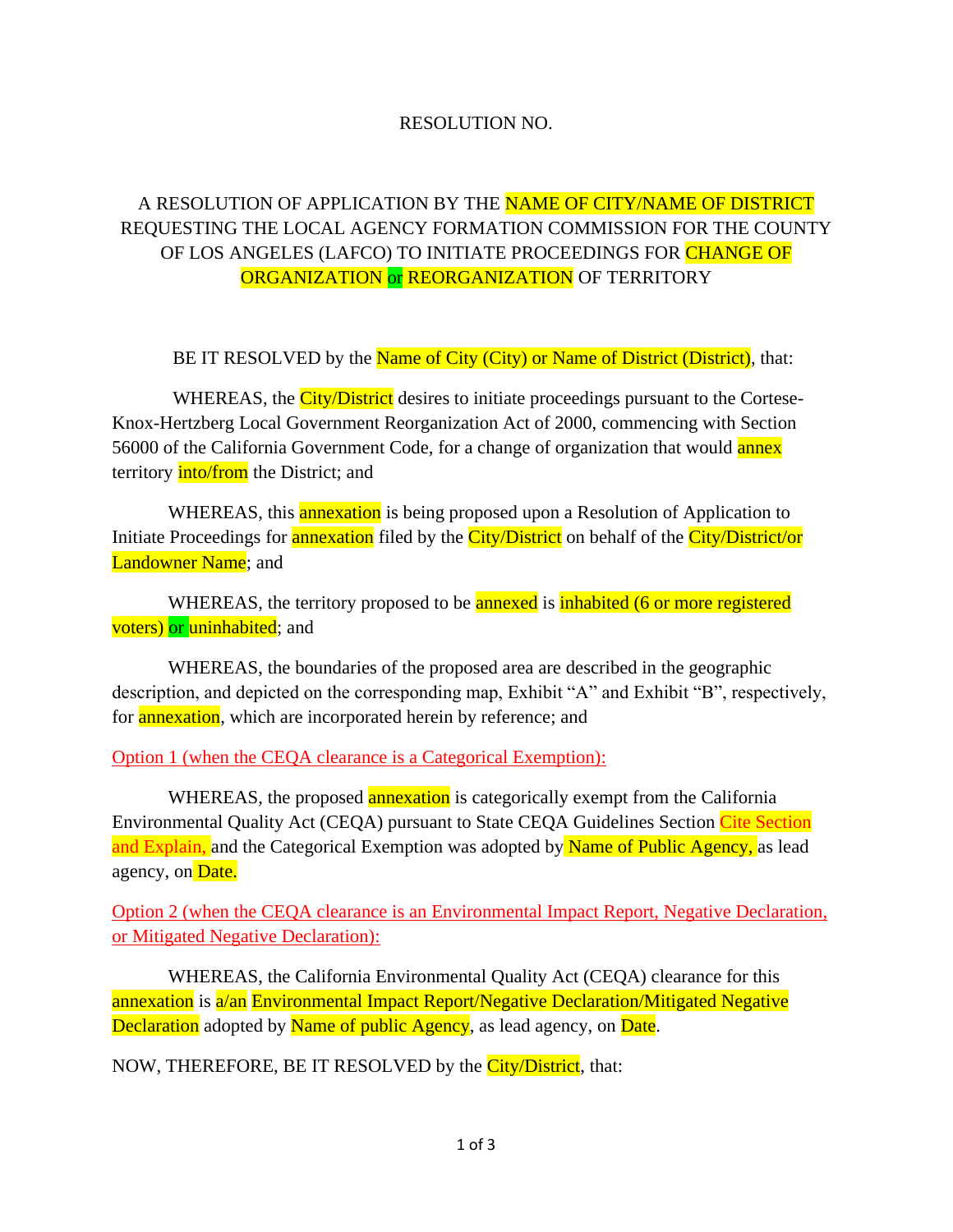- 1. The proposal is hereby made to LAFCO for a change of organization/reorganization as follows:
	- a. This proposal is made pursuant to the Cortese-Knox-Hertzberg Local Government Reorganization Act of 2000 commencing with Section 56000 of the California Government Code.
	- b. The nature of the proposed change of organization/reorganization is the annexation of the territory to the City/District.
	- c. The affected territory proposed to be **annexed** is **inhabited**/uninhabited.
	- d. The boundaries of the proposal area are described in the geographic description, and depicted on the corresponding map, Exhibit "A" and Exhibit "B", respectively, for **annexation**, which are incorporated herein by reference.

### Option 1:

e. The affected territory is within the Sphere of Influence of the City/District.

#### OR

#### Option 2:

- e. The affected territory is not within the Sphere of Influence (SOI) of the City/District. An annexation with a concurrent SOI Amendment will be filed with LAFCO.
- f. It is desired that the proposed annexation provide for and made subject to the following terms and conditions:
	- i. The negotiated exchange of property tax revenue between affected agencies resulting from said **annexation** to the City/District.
	- ii. The **annexed** territory shall be subject to the payment of such service charges, assessments, or taxes as the *City/District* may legally impose.
	- iii. Any taxes, fees, charges, or assessments for the  $\frac{City/Distinct}{matrix}$  may be collected by the County of Los Angeles Tax Collector in the same manner as ad valorem property taxes or otherwise allowed by law.
	- iv. List any other terms and conditions unique to the City or District.
- g. The description of the proposal area is as follows (i.e. existing structures, commercial, residential):